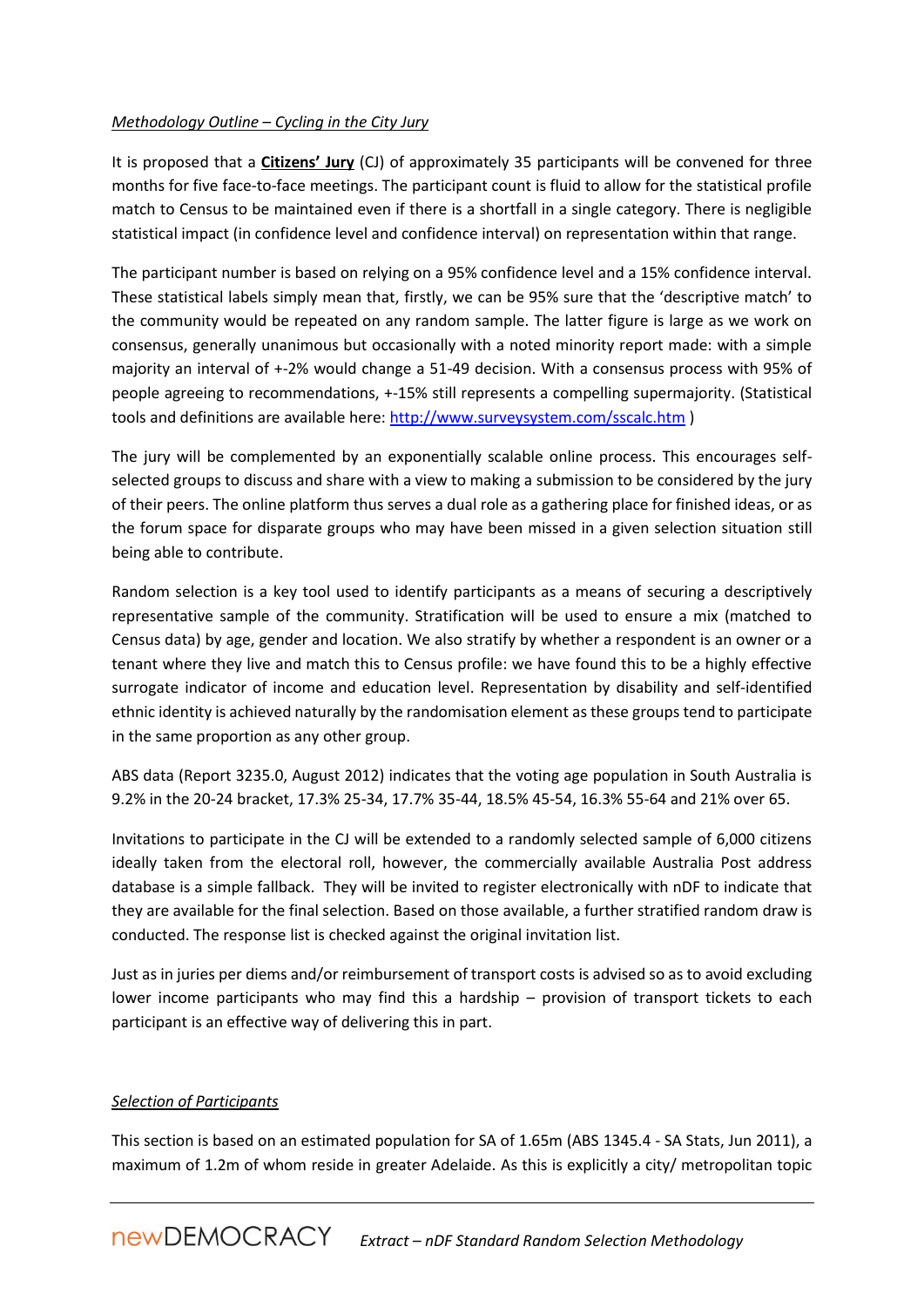we will limit the invitation sample to a 100km radius of the CBD and not stratify for regional representation.

Invitations should be bipartisan and should come from the Premier on behalf of the Parliament. They will explain the process and ask the citizen to decide to confirm eligibility for selection in the Policy Panel.

From the positive responses, a sample is drawn electronically based on the pre-agreed stratification goals referred to above. The aim is to achieve a group descriptively representative of the community even if one subset of the community responds disproportionately to the initial invitation.

The sample (which incorporates a number of reserves) will be sent a comprehensive schedule and explanatory kit of pre-reading (generally an online private forum with a library of documents and submissions), with a request of the citizen to provide a final acceptance allowing nDF to finalise the panels.

It is strongly recommended a modest per diem payment be announced *after* this final confirmation and provided at the conclusion of the process.

The group is convened solely for this process: any future Jury would recommence a fresh selection process.

## *Rationale*

Random selection of citizens' juries delivers the *most* representative cross section of the community found in any engagement process, while ensuring that the voice heard is one of considered public judgment rather than simplistic public opinion.

While a degree of self-selection naturally occurs (in agreeing to RSVP in the first place) we invite people to consider what would otherwise occur in the absence of a jury. We contend this would be consultation only with the passionate voices (frequently with polarised views) and very few everyday people not tied to an organisation.

In contrast, random selection actively seeks individual **invited** voices instead of hearing solely from **insisted** voices. Community groups and advocacy groups are a substantially less representative method of hearing from communities as they are totally self-selected.

Randomly selected juries operated by NDF have proven successful at reaching highly diverse groups by occupation, living status (including newly arrived refugees, and those with uncertain housing), income and education. We have found a notably high success rate at seeing participation from people with disabilities declared to us (wheelchair bound, blind, deaf) who have noted the structure of our process with a defined schedule and structure of small group discussion makes participation accessible and attractive to them in contrast to a normal town hall meeting. While we acknowledge the need for those with less visible (eg psychological) disability to participate we have chosen thus far not to seek this information for fear of the collection exercise dissuading participation. There is no reason to think they do not participate at a rate proportional to the population

NDF also seeks to challenge the singular nature of representation and contrast that with a descriptively representative ("I see someone like me") notion. A person with one visible notion of "identity" is also